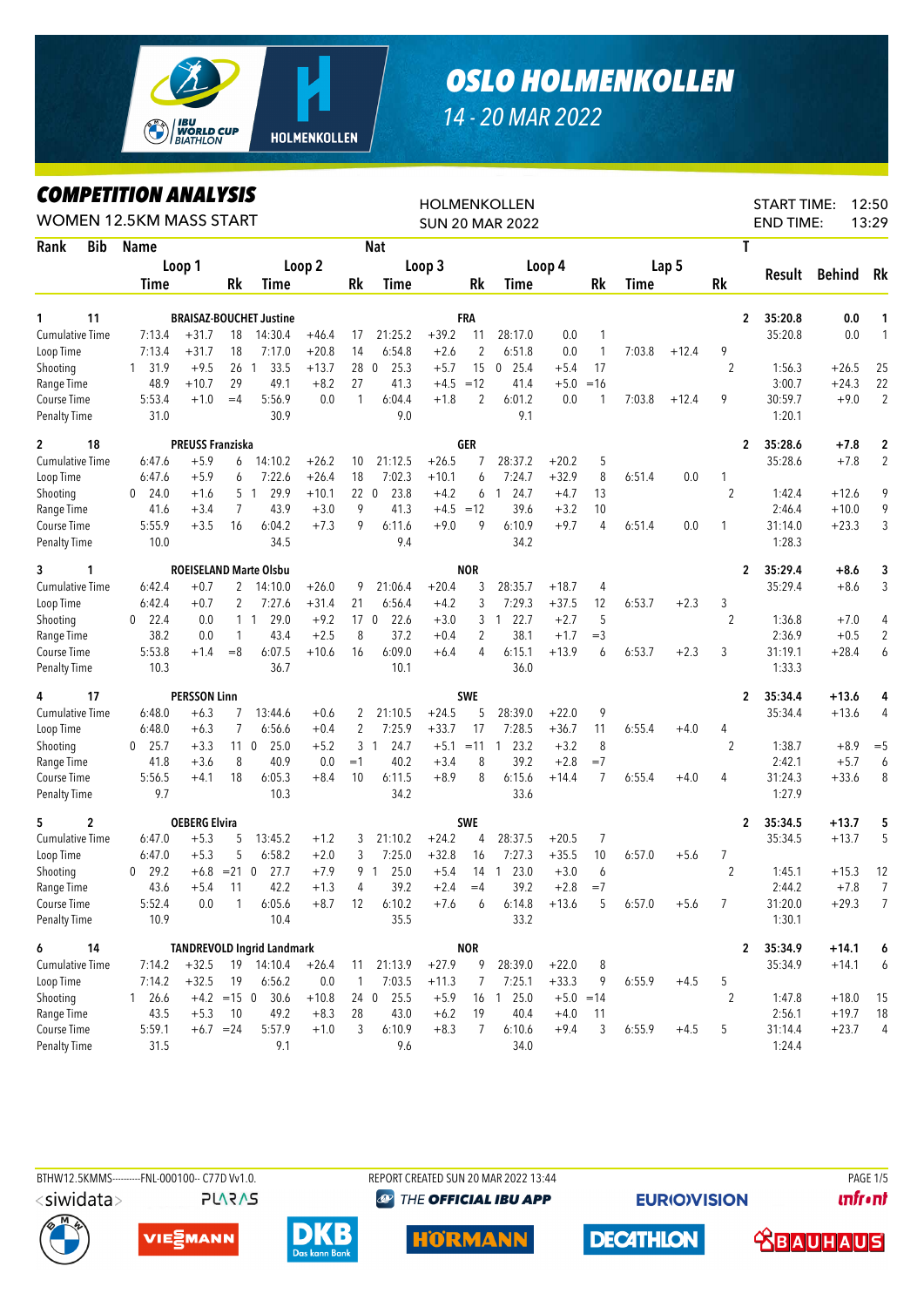| Bib<br>Rank                         | <b>Name</b>                    |                            |                            |                       |                    |                       | <b>Nat</b>                  |                          |                | T                              |                    |                      |        |         |         |                  |                    |                |
|-------------------------------------|--------------------------------|----------------------------|----------------------------|-----------------------|--------------------|-----------------------|-----------------------------|--------------------------|----------------|--------------------------------|--------------------|----------------------|--------|---------|---------|------------------|--------------------|----------------|
|                                     | Loop 1                         |                            | Loop <sub>2</sub>          |                       | Loop 3             |                       |                             |                          | Loop 4         |                                |                    |                      | Lap 5  |         | Result  | <b>Behind</b>    | Rk                 |                |
|                                     | Time                           |                            | Rk                         | Time                  |                    | Rk                    | Time                        |                          | Rk             | Time                           |                    | Rk                   | Time   |         | Rk      |                  |                    |                |
| 6<br>7                              |                                | <b>HERRMANN Denise</b>     |                            |                       |                    |                       |                             |                          | GER            |                                |                    |                      |        |         | 3       | 35:35.3          | $+14.5$            | 7              |
| <b>Cumulative Time</b>              | 7:12.2                         | $+30.5$                    | 17                         | 14:31.9               | $+47.9$            | 18                    | 21:24.1                     | $+38.1$                  | 10             | 28:42.8                        | $+25.8$            | 10                   |        |         |         | 35:35.3          | $+14.5$            | $\overline{7}$ |
| Loop Time                           | 7:12.2                         | $+30.5$                    | 17                         | 7:19.7                | $+23.5$            | 16                    | 6:52.2                      | 0.0                      | $\mathbf{1}$   | 7:18.7                         | $+26.9$            | 5                    | 6:52.5 | $+1.1$  | 2       |                  |                    |                |
| Shooting<br>Range Time              | 29.2<br>$\mathbf{1}$<br>46.3   | $+6.8$<br>$+8.1$           | $= 21$ 1<br>25             | 31.7<br>48.7          | $+11.9$<br>$+7.8$  | 25<br>$=25$           | $\mathbf 0$<br>24.1<br>39.7 | $+4.5$<br>$+2.9$         | $=7$<br>6      | 23.7<br>1<br>40.7              | $+3.7$<br>$+4.3$   | 10<br>13             |        |         | 3       | 1:48.9<br>2:55.4 | $+19.1$<br>$+19.0$ | 19<br>16       |
| Course Time                         | 5:53.5                         | $+1.1$                     | $=6$                       | 5:57.8                | $+0.9$             | 2                     | 6:02.6                      | 0.0                      | 1              | 6:04.3                         | $+3.1$             | $\overline{2}$       | 6:52.5 | $+1.1$  | 2       | 30:50.7          | 0.0                | $\mathbf{1}$   |
| <b>Penalty Time</b>                 | 32.3                           |                            |                            | 33.1                  |                    |                       | 9.8                         |                          |                | 33.7                           |                    |                      |        |         |         | 1:49.1           |                    |                |
| 3<br>8                              |                                | <b>HAUSER Lisa Theresa</b> |                            |                       |                    |                       |                             |                          | <b>AUT</b>     |                                |                    |                      |        |         | 1       | 35:36.2          | $+15.4$            | 8              |
| <b>Cumulative Time</b>              | 6:45.2                         | $+3.5$                     | 3                          | 13:44.0               | 0.0                | 1                     | 20:46.0                     | 0.0                      | 1              | 28:22.6                        | $+5.6$             | $\overline{2}$       |        |         |         | 35:36.2          | $+15.4$            | 8              |
| Loop Time<br>Shooting               | 6:45.2<br>25.3<br>$\mathbf{0}$ | $+3.5$<br>$+2.9$           | 3<br>$= 8 \ 0$             | 6:58.8<br>25.9        | $+2.6$<br>$+6.1$   | 4<br>$=6$             | 7:02.0<br>23.3<br>$\theta$  | $+9.8$<br>$+3.7$         | 5<br>$=4$      | 7:36.6<br>23.9<br>1            | $+44.8$<br>$+3.9$  | 17<br>11             | 7:13.6 | $+22.2$ | 13<br>1 | 1:38.7           | $+8.9$             | $=$ 5          |
| Range Time                          | 41.4                           | $+3.2$                     | 6                          | 41.3                  | $+0.4$             | 3                     | 39.8                        | $+3.0$                   | 7              | 39.0                           | $+2.6$             | 6                    |        |         |         | 2:41.5           | $+5.1$             | 5              |
| Course Time                         | 5:53.8                         | $+1.4$                     | $=8$                       | 6:06.9                | $+10.0$            | 15                    | 6:11.7                      | $+9.1$                   | 10             | 6:23.0                         | $+21.8$            | $=16$                | 7:13.6 | $+22.2$ | 13      | 31:49.0          | $+58.3$            | 12             |
| <b>Penalty Time</b>                 | 9.9                            |                            |                            | 10.6                  |                    |                       | 10.5                        |                          |                | 34.6                           |                    |                      |        |         |         | 1:05.8           |                    |                |
| 26<br>9                             |                                | <b>HETTICH Janina</b>      |                            |                       |                    |                       |                             |                          | GER            |                                |                    |                      |        |         | 0       | 35:36.4          | $+15.6$            | 9              |
| <b>Cumulative Time</b><br>Loop Time | 6:54.6<br>6:54.6               | $+12.9$<br>$+12.9$         | 12<br>12                   | 13:59.5<br>7:04.9     | $+15.5$<br>$+8.7$  | 7<br>9                | 21:11.9<br>7:12.4           | $+25.9$<br>$+20.2$       | 6<br>12        | 28:25.2<br>7:13.3              | $+8.2$<br>$+21.5$  | 3<br>4               | 7:11.2 | $+19.8$ | 12      | 35:36.4          | $+15.6$            | 9              |
| Shooting                            | 25.8<br>0                      | $+3.4$                     | 12 <sub>0</sub>            | 29.1                  | $+9.3$             | 18 0                  | 24.5                        | $+4.9$                   | $=9$           | 23.1<br>$\mathbf 0$            | $+3.1$             | $\overline{7}$       |        |         | 0       | 1:42.6           | $+12.8$            | 10             |
| Range Time                          | 45.3                           | $+7.1$                     | 21                         | 47.3                  | $+6.4$             | $=20$                 | 41.3                        | $+4.5$                   | $=12$          | 40.5                           | $+4.1$             | 12                   |        |         |         | 2:54.4           | $+18.0$            | 14             |
| Course Time                         | 6:00.0                         | $+7.6$                     | 27                         | 6:07.9                | $+11.0$            | 17                    | 6:20.8                      | $+18.2$                  | 19             | 6:22.6                         | $+21.4$            | 15                   | 7:11.2 | $+19.8$ | 12      | 32:02.5          | $+1:11.8$          | 14             |
| <b>Penalty Time</b>                 | 9.3                            |                            |                            | 9.7                   |                    |                       | 10.2                        |                          |                | 10.1                           |                    |                      |        |         |         | 39.4             |                    |                |
| 13<br>10                            |                                | <b>VOIGT Vanessa</b>       |                            |                       |                    |                       |                             |                          | GER            |                                |                    |                      |        |         | 1       | 36:05.8          | +45.0              | 10             |
| <b>Cumulative Time</b>              | 6:51.5                         | $+9.8$                     | 9                          | 14:22.8               | $+38.8$            | 13                    | 21:34.6                     | $+48.6$                  | 14             | 28:55.0                        | $+38.0$            | 11                   |        |         |         | 36:05.8          | $+45.0$            | 10             |
| Loop Time<br>Shooting               | 6:51.5<br>$\mathbf{0}$<br>27.7 | $+9.8$<br>$+5.3$           | 9<br>20 <sub>1</sub>       | 7:31.3<br>36.4        | $+35.1$<br>$+16.6$ | 25<br>29 0            | 7:11.8<br>29.0              | $+19.6$<br>$+9.4$        | 9<br>$=26$     | 7:20.4<br>33.5<br>$\mathbf 0$  | $+28.6$<br>$+13.5$ | 6<br>28              | 7:10.8 | $+19.4$ | 10<br>1 | 2:06.8           | $+37.0$            | 28             |
| Range Time                          | 47.7                           | $+9.5$                     | 27                         | 51.7                  | $+10.8$            | 29                    | 46.8                        | $+10.0$                  | 28             | 50.8                           | $+14.4$            | 28                   |        |         |         | 3:17.0           | $+40.6$            | 28             |
| Course Time                         | 5:54.5                         | $+2.1$                     | 13                         | 6:05.4                | $+8.5$             | 11                    | 6:15.6                      | $+13.0$                  | 14             | 6:19.8                         | $+18.6$            | 10                   | 7:10.8 | $+19.4$ | 10      | 31:46.1          | $+55.4$            | 11             |
| <b>Penalty Time</b>                 | 9.2                            |                            |                            | 34.2                  |                    |                       | 9.3                         |                          |                | 9.8                            |                    |                      |        |         |         | 1:02.7           |                    |                |
| 4<br>11                             |                                | <b>OEBERG Hanna</b>        |                            |                       |                    |                       |                             |                          | <b>SWE</b>     |                                |                    |                      |        |         | 3       | 36:16.8          | +56.0              | 11             |
| <b>Cumulative Time</b>              | 7:06.8                         | $+25.1$                    | 14                         | 14:27.6               | $+43.6$            | 15                    | 21:26.2                     | $+40.2$                  | 12             | 29:05.9                        | $+48.9$            | 13                   |        |         |         | 36:16.8          | $+56.0$            | 11             |
| Loop Time<br>Shooting               | 7:06.8<br>25.0<br>1            | $+25.1$<br>$+2.6$          | 14<br>$=6 \quad 1$         | 7:20.8<br>25.5        | $+24.6$<br>$+5.7$  | 17                    | 6:58.6<br>22.5<br>40        | $+6.4$<br>$+2.9$         | 4<br>2         | 7:39.7<br>20.7<br>1            | $+47.9$<br>$+0.7$  | 19<br>$\overline{2}$ | 7:10.9 | $+19.5$ | 11<br>3 | 1:33.9           | $+4.1$             | 3              |
| Range Time                          | 39.8                           | $+1.6$                     | 3                          | 42.5                  | $+1.6$             | 6                     | 39.2                        | $+2.4$                   | $=4$           | 38.2                           | $+1.8$             | 5                    |        |         |         | 2:39.7           | $+3.3$             | 4              |
| <b>Course Time</b>                  | 5:52.7                         | $+0.3$                     | 2                          | 6:03.9                | $+7.0$             | 8                     | 6:10.0                      | $+7.4$                   | 5              | 6:26.7                         | $+25.5$            | 21                   | 7:10.9 | $+19.5$ | 11      | 31:44.2          | $+53.5$            | 10             |
| <b>Penalty Time</b>                 | 34.2                           |                            |                            | 34.3                  |                    |                       | 9.3                         |                          |                | 34.7                           |                    |                      |        |         |         | 1:52.7           |                    |                |
| $\overline{ }$<br>12                |                                | <b>WIERER Dorothea</b>     |                            |                       |                    |                       |                             |                          | ITA            |                                |                    |                      |        |         | 1       | 36:17.3          | $+56.5$            | 12             |
| <b>Cumulative Time</b>              | 6:46.5                         | $+4.8$                     | 4                          | 13:49.3               | $+5.3$             | 4                     | 21:02.6                     | $+16.6$                  | $\overline{2}$ | 28:37.4                        | $+20.4$            | 6                    |        |         |         | 36:17.3          | $+56.5$            | 12             |
| Loop Time<br>Shooting               | 6:46.5<br>$0$ 22.7             | $+4.8$<br>$+0.3$           | 4                          | 7:02.8<br>3 0<br>25.8 | $+6.6$<br>$+6.0$   | 5                     | 7:13.3<br>5 0<br>24.7       | $+21.1$<br>$+5.1$ = 11 1 | 13             | 7:34.8<br>20.0                 | $+43.0$<br>0.0     | 14<br>$\mathbf{1}$   | 7:39.9 | $+48.5$ | 27<br>1 | 1:33.4           | $+3.6$             | $\overline{2}$ |
| Range Time                          | 40.2                           | $+2.0$                     | 4                          | 42.3                  | $+1.4$             | 5                     | 40.4                        | $+3.6$                   | 9              | 36.4                           | 0.0                | $\mathbf{1}$         |        |         |         | 2:39.3           | $+2.9$             | 3              |
| Course Time                         | 5:55.6                         | $+3.2$                     | 15                         | 6:10.8                | $+13.9$            | 21                    | 6:22.0                      | $+19.4$                  | 22             | 6:23.0                         | $+21.8 = 16$       |                      | 7:39.9 | $+48.5$ | 27      | 32:31.3          | $+1:40.6$          | 23             |
| <b>Penalty Time</b>                 | 10.6                           |                            |                            | 9.7                   |                    |                       | 10.8                        |                          |                | 35.4                           |                    |                      |        |         |         | 1:06.6           |                    |                |
| 10<br>13                            |                                | <b>ECKHOFF Tiril</b>       |                            |                       |                    |                       |                             |                          | <b>NOR</b>     |                                |                    |                      |        |         | 4       | 36:17.9          | $+57.1$            | 13             |
| <b>Cumulative Time</b>              | 7:10.1                         | $+28.4$                    | 16                         | 14:29.1               | $+45.1$            | 16                    |                             | $22:14.1 + 1:28.1$       | 21             | 29:21.9 +1:04.9                |                    | 15                   |        |         |         | 36:17.9          | $+57.1$            | 13             |
| Loop Time<br>Shooting               | 7:10.1<br>27.6<br>$\mathbf{1}$ | $+28.4$<br>$+5.2$          | 16<br>$19-1$               | 7:19.0<br>28.0        | $+22.8$<br>$+8.2$  | 15<br>10 <sub>2</sub> | 7:45.0<br>24.5              | $+52.8$<br>$+4.9$        | 25<br>$=9$     | 7:07.8<br>25.2<br>$\mathbf{0}$ | $+16.0$<br>$+5.2$  | 2<br>16              | 6:56.0 | $+4.6$  | 6<br>4  | 1:45.5           | $+15.7$            | 13             |
| Range Time                          | 44.0                           | $+5.8$                     | 12                         | 45.2                  | $+4.3$             | 14                    | 41.3                        | $+4.5 = 12$              |                | 41.1                           | $+4.7$             | 15                   |        |         |         | 2:51.6           | $+15.2$            | 12             |
| Course Time                         | 5:53.0                         | $+0.6$                     | 3                          | 6:01.7                | $+4.8$             | 5                     | 6:07.3                      | $+4.7$                   | 3              | 6:17.4                         | $+16.2$            | 9                    | 6:56.0 | $+4.6$  | 6       | 31:15.4          | $+24.7$            | 5              |
| <b>Penalty Time</b>                 | 33.0                           |                            |                            | 32.1                  |                    |                       | 56.3                        |                          |                | 9.2                            |                    |                      |        |         |         | 2:10.8           |                    |                |
| 8<br>14                             |                                | DAVIDOVA Marketa           |                            |                       |                    |                       |                             |                          | <b>CZE</b>     |                                |                    |                      |        |         | 3       | 36:25.8          | $+1:05.0$          | 14             |
| <b>Cumulative Time</b>              | 7:34.2                         | $+52.5$                    | 25                         | 14:38.4               | $+54.4$            | 20                    |                             | $22:10.6 + 1:24.6$       | 20             | $29:23.3 +1:06.3$              |                    | 16                   |        |         |         | 36:25.8          | $+1:05.0$          | -14            |
| Loop Time<br>Shooting               | 7:34.2<br>2 26.6               | $+52.5$                    | 25<br>$+4.2 = 15 \space 0$ | 7:04.2<br>26.6        | $+8.0$<br>$+6.8$   | 7                     | 7:32.2<br>8 1<br>27.7       | $+40.0$<br>$+8.1$        | 22<br>21       | 7:12.7<br>$0$ 27.4             | $+20.9$<br>$+7.4$  | 3<br>20              | 7:02.5 | $+11.1$ | 8<br>3  | 1:48.4           | $+18.6$            | 17             |
| Range Time                          | 44.3                           | $+6.1 = 14$                |                            | 45.0                  | $+4.1$             | 11                    | 43.6                        | $+6.8$                   | 21             | 43.0                           | $+6.6$             | 19                   |        |         |         | 2:55.9           | $+19.5$            | 17             |
| Course Time                         | 5:54.1                         | $+1.7$                     | 10                         | 6:09.7                | $+12.8$            | 19                    | 6:15.0                      | $+12.4$                  | 12             | 6:20.2                         | $+19.0$            | 11                   | 7:02.5 | $+11.1$ | 8       | 31:41.5          | $+50.8$            | 9              |
| <b>Penalty Time</b>                 | 55.7                           |                            |                            | 9.5                   |                    |                       | 33.6                        |                          |                | 9.5                            |                    |                      |        |         |         | 1:48.3           |                    |                |

<siwidata>

**PLARAS** 

BTHW12.5KMMS---------FNL-000100-- C77D Vv1.0. REPORT CREATED SUN 20 MAR 2022 13:44 PAGE 2/5 **@** THE OFFICIAL IBU APP

**EURIOVISION** 

**DECATHLON** 

*<u><u>Infront</u>*</u>







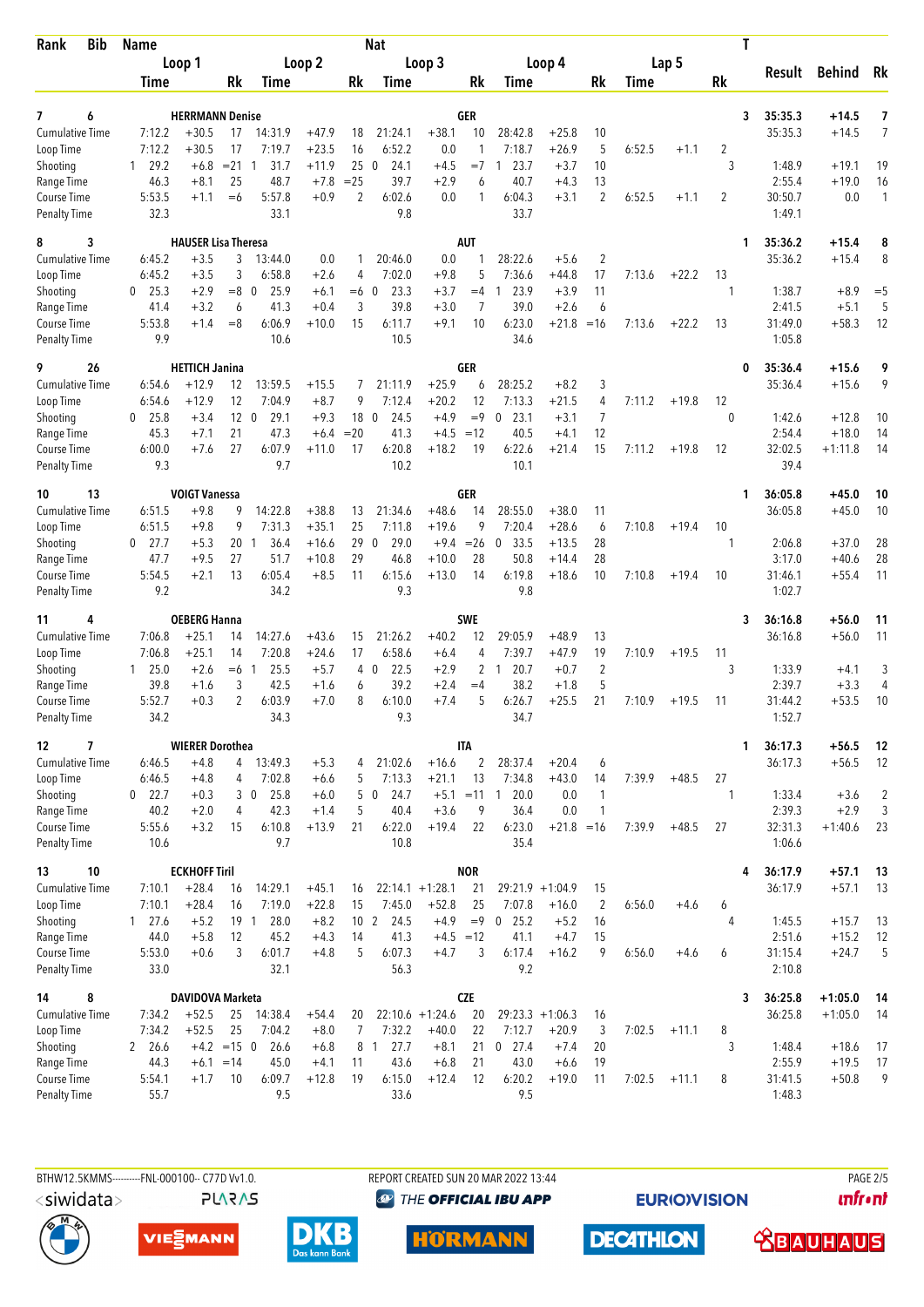| <b>Bib</b><br>Rank                        | Name                |                                        | <b>Nat</b>      |                                |                    |                        |                             |                              |             |                        |                                       | T                                |        |         |                |                    |                        |          |
|-------------------------------------------|---------------------|----------------------------------------|-----------------|--------------------------------|--------------------|------------------------|-----------------------------|------------------------------|-------------|------------------------|---------------------------------------|----------------------------------|--------|---------|----------------|--------------------|------------------------|----------|
|                                           | Loop 1              |                                        | Loop 2          |                                |                    | Loop 3                 |                             |                              |             |                        | Loop 4                                | Lap 5                            |        |         |                | Result             | <b>Behind</b>          | Rk       |
|                                           | Time                |                                        | Rk              | Time                           |                    | Rk                     | Time                        |                              | Rk          | Time                   |                                       | Rk                               | Time   |         | Rk             |                    |                        |          |
| 15                                        |                     |                                        |                 |                                |                    |                        |                             |                              | GER         |                        |                                       |                                  |        |         |                |                    |                        |          |
| 21<br><b>Cumulative Time</b>              | 6:53.0              | <b>HILDEBRAND Franziska</b><br>$+11.3$ | 10              | 13:56.1                        | $+12.1$            | 5                      | 21:13.6                     | $+27.6$                      | 8           | 28:57.4                | $+40.4$                               | 12                               |        |         | 1              | 36:35.6<br>36:35.6 | $+1:14.8$<br>$+1:14.8$ | 15<br>15 |
| Loop Time                                 | 6:53.0              | $+11.3$                                | 10              | 7:03.1                         | $+6.9$             | 6                      | 7:17.5                      | $+25.3$                      | 14          | 7:43.8                 | $+52.0$                               | 21                               | 7:38.2 | $+46.8$ | 25             |                    |                        |          |
| Shooting                                  | 25.3<br>0           | $+2.9$                                 | $=8$            | 30.5<br>$\overline{0}$         | $+10.7$            | 23                     | $\mathbf 0$<br>26.3         | $+6.7$                       | 19          | 29.3<br>1              | $+9.3$                                | 26                               |        |         | 1              | 1:51.5             | $+21.7$                | 20       |
| Range Time                                | 44.5                | $+6.3$                                 | $=16$           | 47.3                           | $+6.4$             | $= 20$                 | 42.5                        | $+5.7$                       | 18          | 46.9                   | $+10.5$                               | 25                               |        |         |                | 3:01.2             | $+24.8$                | 23       |
| <b>Course Time</b><br><b>Penalty Time</b> | 5:58.8<br>9.6       | $+6.4$                                 | $=22$           | 6:05.9<br>9.8                  | $+9.0$             | 13                     | 6:25.1<br>9.9               | $+22.5$                      | 24          | 6:20.7<br>36.2         | $+19.5$                               | 13                               | 7:38.2 | $+46.8$ | 25             | 32:28.7<br>1:05.6  | $+1:38.0$              | 22       |
| 9<br>16                                   |                     | <b>SIMON Julia</b>                     |                 |                                |                    |                        |                             |                              | <b>FRA</b>  |                        |                                       |                                  |        |         | 1              | 36:55.1            | $+1:34.3$              | 16       |
| <b>Cumulative Time</b>                    | 6:41.7              | 0.0                                    | 1               | 14:18.1                        | $+34.1$            | 12                     |                             | $21:49.7 + 1:03.7$           | 17          | 29:24.9                | $+1:07.9$                             | 17                               |        |         |                | 36:55.1            | $+1:34.3$              | 16       |
| Loop Time                                 | 6:41.7              | 0.0                                    | 1               | 7:36.4                         | $+40.2$            | 26                     | 7:31.6                      | $+39.4$                      | 21          | 7:35.2                 | $+43.4$                               | 15                               | 7:30.2 | $+38.8$ | 21             |                    |                        |          |
| Shooting<br>Range Time                    | 22.5<br>0<br>38.8   | $+0.1$<br>$+0.6$                       | 2               | 2 <sub>1</sub><br>25.9<br>42.8 | $+6.1$<br>$+1.9$   | $=6$<br>$\overline{7}$ | 19.6<br>$\mathbf 0$<br>36.8 | 0.0<br>0.0                   | 1<br>1      | 21.7<br>0<br>38.0      | +1.7<br>$+1.6$                        | $\overline{4}$<br>$\overline{2}$ |        |         | 1              | 1:29.8<br>2:36.4   | 0.0<br>0.0             | 1<br>1   |
| <b>Course Time</b>                        | 5:53.5              | $+1.1$                                 | $= 6$           | 6:17.7                         | $+20.8$            | 26                     | 6:45.4                      | $+42.8$                      | 30          | 6:46.8                 | $+45.6$                               | 29                               | 7:30.2 | $+38.8$ | 21             | 33:13.6            | $+2:22.9$              | 27       |
| <b>Penalty Time</b>                       | 9.4                 |                                        |                 | 35.9                           |                    |                        | 9.4                         |                              |             | 10.3                   |                                       |                                  |        |         |                | 1:05.1             |                        |          |
| 25<br>17                                  |                     | <b>LIE</b> Lotte                       |                 |                                |                    |                        |                             |                              | BEL         |                        |                                       |                                  |        |         | 0              | 36:56.5            | $+1:35.7$              | 17       |
| <b>Cumulative Time</b><br>Loop Time       | 6:55.0<br>6:55.0    | $+13.3$<br>$+13.3$                     | 13<br>13        | 14:07.7<br>7:12.7              | $+23.7$<br>$+16.5$ | 8<br>12                | 21:34.2<br>7:26.5           | $+48.2$<br>$+34.3$           | 13<br>18    | 29:10.1<br>7:35.9      | $+53.1$<br>$+44.1$                    | 14<br>16                         | 7:46.4 | $+55.0$ | 29             | 36:56.5            | $+1:35.7$              | 17       |
| Shooting                                  | 26.2<br>0           | $+3.8$                                 | 14              | 29.2<br>- 0                    | $+9.4$             | $=19$ 0                | 25.6                        | $+6.0$                       | 17          | 26.6<br>0              | $+6.6$                                | 18                               |        |         | 0              | 1:47.9             | $+18.1$                | 16       |
| Range Time                                | 44.9                | +6.7                                   | 19              | 47.3                           | $+6.4$             | $=20$                  | 41.9                        | $+5.1$                       | 16          | 43.2                   | $+6.8$                                | 20                               |        |         |                | 2:57.3             | $+20.9$                | 19       |
| Course Time<br><b>Penalty Time</b>        | 6:00.7<br>9.3       | $+8.3$                                 | 28              | 6:16.0<br>9.4                  | $+19.1$            | 23                     | 6:34.9<br>9.6               | $+32.3$                      | 27          | 6:42.7<br>9.9          | $+41.5$                               | 28                               | 7:46.4 | $+55.0$ | 29             | 33:20.7<br>38.4    | $+2:30.0$              | 28       |
| 29<br>18                                  |                     | <b>ZDOUC Dunja</b>                     |                 |                                |                    |                        |                             |                              | AUT         |                        |                                       |                                  |        |         | $\mathbf{2}$   | 36:57.7            | $+1:36.9$              | 18       |
| <b>Cumulative Time</b>                    | 7:16.2              | $+34.5$                                | 21              | 14:24.2                        | $+40.2$            | 14                     | 21:43.9                     | $+57.9$                      | 15          | 29:28.1                | $+1:11.1$                             | 18                               |        |         |                | 36:57.7            | $+1:36.9$              | 18       |
| Loop Time                                 | 7:16.2              | $+34.5$                                | 21              | 7:08.0                         | $+11.8$            | 10                     | 7:19.7                      | $+27.5$                      | 15          | 7:44.2                 | +52.4                                 | 22                               | 7:29.6 | $+38.2$ | 20             |                    |                        |          |
| Shooting                                  | $1 \quad 31.4$      | $+9.0$                                 | 25              | 22.8<br>- 0                    | $+3.0$             | 2                      | 24.8<br>$\mathbf 0$         | $+5.2$                       | 13          | 23.6<br>-1             | $+3.6$                                | 9                                |        |         | 2              | 1:42.8             | $+13.0$                | 11       |
| Range Time<br>Course Time                 | 44.3<br>5:59.3      | $+6.1$<br>$+6.9$                       | $=14$<br>26     | 40.9<br>6:17.5                 | 0.0<br>$+20.6$     | $=1$<br>25             | 41.0<br>6:28.7              | $+4.2$<br>$+26.1$            | 11<br>25    | 39.5<br>6:30.6         | $+3.1$<br>$+29.4$                     | 9<br>24                          | 7:29.6 | $+38.2$ | 20             | 2:45.7<br>32:45.7  | $+9.3$<br>$+1:55.0$    | 8<br>25  |
| <b>Penalty Time</b>                       | 32.5                |                                        |                 | 9.5                            |                    |                        | 10.0                        |                              |             | 34.0                   |                                       |                                  |        |         |                | 1:26.2             |                        |          |
| 20<br>19                                  |                     | <b>FIALKOVA Paulina</b>                |                 |                                |                    |                        |                             |                              | <b>SVK</b>  |                        |                                       |                                  |        |         | 4              | 37:07.9            | $+1:47.1$              | 19       |
| Cumulative Time                           | 7:34.6              | $+52.9$                                | 26              |                                | $15:02.9 +1:18.9$  | 26                     |                             | $22:15.1 + 1:29.1$           | 22          |                        | $29:49.1 + 1:32.1$                    | 20                               |        |         |                | 37:07.9            | $+1:47.1$              | 19       |
| Loop Time<br>Shooting                     | 7:34.6<br>25.0<br>2 | $+52.9$<br>$+2.6$                      | 26<br>$=6$      | 7:28.3<br>29.2<br>-1           | $+32.1$<br>$+9.4$  | 23<br>$=19$ 0          | 7:12.2<br>29.0              | $+20.0$<br>$+9.4$            | 11<br>$=26$ | 7:34.0<br>28.3<br>1    | $+42.2$<br>$+8.3$                     | 13<br>24                         | 7:18.8 | $+27.4$ | 15<br>4        | 1:51.6             | $+21.8$                | 21       |
| Range Time                                | 44.1                | $+5.9$                                 | 13              | 45.1                           | $+4.2$             | $=12$                  | 45.7                        | $+8.9$                       | 27          | 45.0                   | $+8.6$                                | 24                               |        |         |                | 2:59.9             | $+23.5$                | 21       |
| <b>Course Time</b>                        | 5:55.2              | $+2.8$                                 | 14              | 6:10.0                         | $+13.1$            | 20                     | 6:17.5                      | $+14.9$                      | 15          | 6:16.1                 | +14.9                                 | 8                                | 7:18.8 | $+27.4$ | 15             | 31:57.6            | $+1:06.9$              | 13       |
| <b>Penalty Time</b>                       | 55.3                |                                        |                 | 33.1                           |                    |                        | 8.9                         |                              |             | 32.9                   |                                       |                                  |        |         |                | 2:10.3             |                        |          |
| 27<br>20                                  |                     | <b>HAECKI Lena</b>                     |                 |                                |                    |                        |                             |                              | SUI         |                        |                                       |                                  |        |         | 4              | 37:14.5            | $+1:53.7$              | 20       |
| <b>Cumulative Time</b><br>Loop Time       | 7:17.1<br>7:17.1    | $+35.4$<br>$+35.4$                     | 22<br>22        | 14:43.6<br>7:26.5              | $+59.6$<br>$+30.3$ | 21<br>20               | 7:07.6                      | $21:51.2 +1:05.2$<br>$+15.4$ | 18<br>8     |                        | $29:52.4 +1:35.4$<br>$8:01.2 +1:09.4$ | 21<br>25                         | 7:22.1 | $+30.7$ | 17             | 37:14.5            | $+1:53.7$              | 20       |
| Shooting                                  | $1 \quad 25.5$      | $+3.1$                                 | 10 <sub>1</sub> | 28.7                           |                    | $+8.9 = 14$ 0          | 23.3                        | $+3.7$                       |             | $=4$ 2 21.6            | $+1.6$                                | 3                                |        |         | 4              | 1:39.3             | $+9.5$                 | 7        |
| Range Time                                | 45.0                | $+6.8$                                 | 20              | 45.4                           | $+4.5$             | 15                     | 38.6                        | $+1.8$                       | 3           | 38.1                   | $+1.7$                                | $=$ 3                            |        |         |                | 2:47.1             | $+10.7$                | 10       |
| Course Time                               | 5:59.1              |                                        | $+6.7 = 24$     | 6:06.2                         | $+9.3$             | 14                     | 6:19.7                      | $+17.1$                      | 18          | 6:23.2                 | $+22.0$                               | 18                               | 7:22.1 | $+30.7$ | 17             | 32:10.3            | $+1:19.6$              | -16      |
| <b>Penalty Time</b>                       | 33.0                |                                        |                 | 34.8                           |                    |                        | 9.2                         |                              |             | 59.9                   |                                       |                                  |        |         |                | 2:17.0             |                        |          |
| 19<br>21                                  |                     | <b>CHEVALIER Chloe</b>                 |                 |                                |                    |                        |                             |                              | <b>FRA</b>  |                        |                                       |                                  |        |         | 2              | 37:16.0            | $+1:55.2$              | 21       |
| Cumulative Time<br>Loop Time              | 6:53.9<br>6:53.9    | $+12.2$<br>$+12.2$                     | 11<br>11        | 13:58.2<br>7:04.3              | $+14.2$<br>$+8.1$  | 6<br>8                 | 21:45.0<br>7:46.8           | $+59.0$<br>$+54.6$           | 16<br>26    |                        | 29:44.9 +1:27.9<br>$7:59.9 +1:08.1$   | 19<br>24                         | 7:31.1 | $+39.7$ | 22             | 37:16.0            | $+1:55.2$              | 21       |
| Shooting                                  | 0 31.0              | $+8.6$                                 | 240             | 28.7                           |                    | $+8.9 = 14$ 1          | 32.5                        | $+12.9$                      | 29          | 39.2<br>$\overline{1}$ | $+19.2$                               | 29                               |        |         | $\overline{2}$ | 2:11.6             | $+41.8$                | 29       |
| Range Time                                | 45.6                | $+7.4$                                 | 23              | 46.6                           | $+5.7$             | 19                     | 49.1                        | $+12.3$                      | 29          | 56.5                   | $+20.1$                               | 30                               |        |         |                | 3:17.8             | $+41.4$                | 29       |
| Course Time<br><b>Penalty Time</b>        | 5:58.8<br>9.4       |                                        | $+6.4 = 22$     | 6:08.0<br>9.7                  | $+11.1$            | 18                     | 6:21.2<br>36.5              | $+18.6$                      | 21          | 6:29.1<br>34.3         | $+27.9$                               | 22                               | 7:31.1 | $+39.7$ | 22             | 32:28.2<br>1:30.1  | $+1:37.5 = 20$         |          |
| 23<br>22                                  |                     | <b>EDER Mari</b>                       |                 |                                |                    |                        |                             |                              | <b>FIN</b>  |                        |                                       |                                  |        |         | 4              | 37:36.1            | $+2:15.3$              | -22      |
| <b>Cumulative Time</b>                    |                     | $8:04.3 +1:22.6$                       | 30              | $15:19.6 + 1:35.6$             |                    | 30                     |                             | $22:31.5 +1:45.5$            | 23          |                        | $30:14.3 +1:57.3$                     | 22                               |        |         |                | 37:36.1            | $+2:15.3$              | 22       |
| Loop Time                                 |                     | $8:04.3 +1:22.6$                       | 30              | 7:15.3                         | $+19.1$            | 13                     | 7:11.9                      | $+19.7$                      | 10          | 7:42.8                 | $+51.0$                               | 20                               | 7:21.8 | $+30.4$ | 16             |                    |                        |          |
| Shooting                                  | $3$ 27.2            | $+4.8$                                 | 17 <sub>0</sub> | 32.9                           | $+13.1$            | 260                    | 28.4                        | $+8.8$                       | 25          | $1 \t28.1$             | $+8.1 = 22$                           |                                  |        |         | 4              | 1:56.9             | $+27.1$                | 26       |
| Range Time<br>Course Time                 | 47.6<br>5:56.4      | $+9.4$<br>$+4.0$                       | 26<br>17        | 48.7<br>6:17.4                 | $+7.8$<br>$+20.5$  | $=25$<br>24            | 43.4<br>6:18.9              | $+6.6$<br>$+16.3$            | 20<br>16    | 43.9<br>6:24.3         | $+7.5$<br>$+23.1$                     | 21<br>19                         | 7:21.8 | $+30.4$ | 16             | 3:03.6<br>32:18.8  | $+27.2$<br>$+1:28.1$   | 26<br>19 |
| <b>Penalty Time</b>                       | 1:20.3              |                                        |                 | 9.2                            |                    |                        | 9.5                         |                              |             | 34.5                   |                                       |                                  |        |         |                | 2:13.6             |                        |          |
|                                           |                     |                                        |                 |                                |                    |                        |                             |                              |             |                        |                                       |                                  |        |         |                |                    |                        |          |

<siwidata>

**PLARAS** 

BTHW12.5KMMS---------FNL-000100-- C77D Vv1.0. REPORT CREATED SUN 20 MAR 2022 13:44 PAGE 3/5 **@** THE OFFICIAL IBU APP

**EURIOVISION** 

*<u><u>Infront</u>*</u>











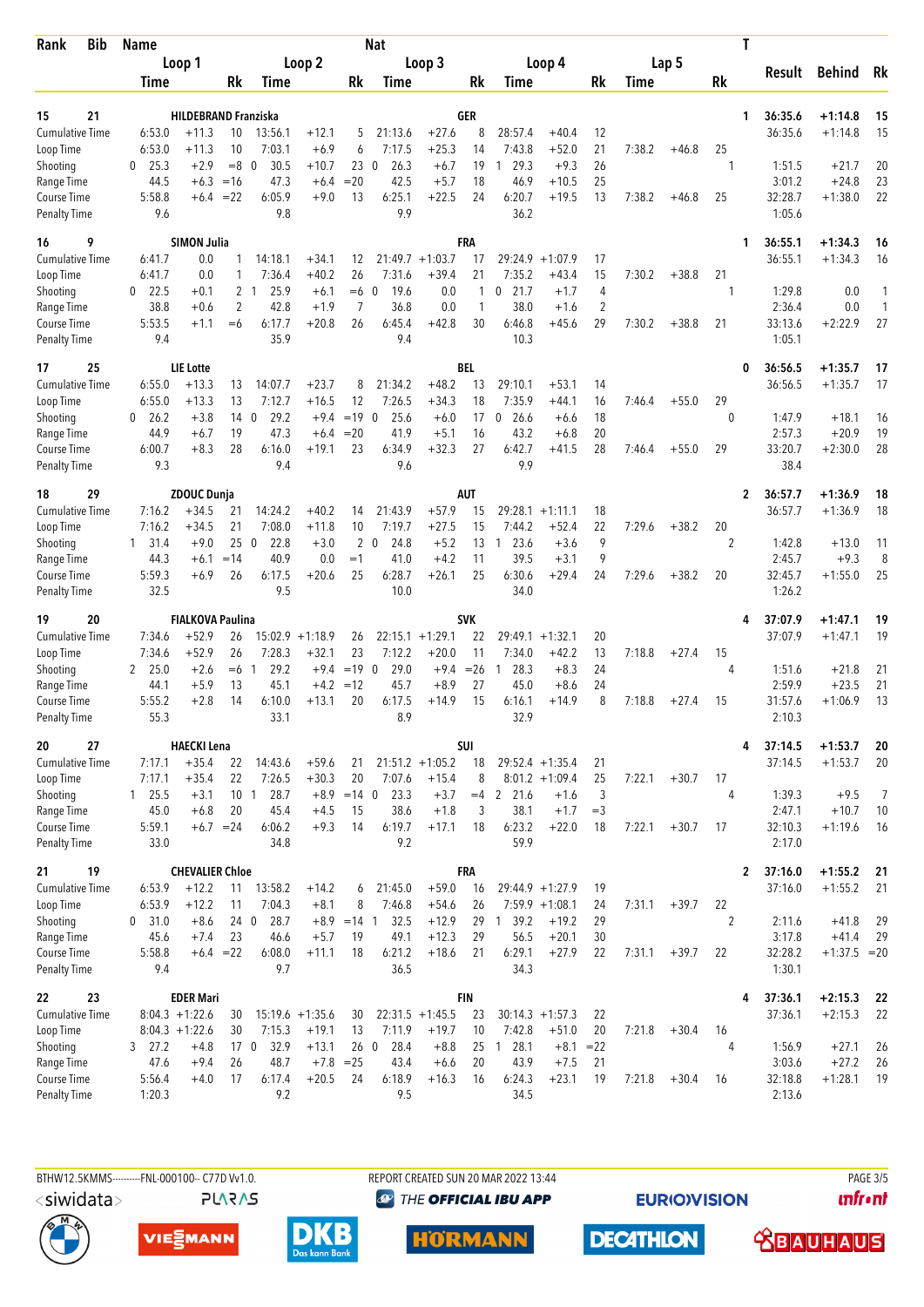| Rank                                      | Bib | <b>Name</b>              |                                |                       |                                   | <b>Nat</b>                    |                |                              |                               | T                |                                |                             |              |        |                   |                |        |                    |                        |          |
|-------------------------------------------|-----|--------------------------|--------------------------------|-----------------------|-----------------------------------|-------------------------------|----------------|------------------------------|-------------------------------|------------------|--------------------------------|-----------------------------|--------------|--------|-------------------|----------------|--------|--------------------|------------------------|----------|
|                                           |     | Loop 1                   |                                | Loop 2<br>Loop 3      |                                   |                               |                |                              |                               | Loop 4           |                                |                             |              | Lap 5  |                   |                | Result | Behind             | Rk                     |          |
|                                           |     | Time                     |                                | Rk                    | Time                              |                               | Rk             | Time                         |                               | Rk               | Time                           |                             | Rk           | Time   |                   | Rk             |        |                    |                        |          |
| 23                                        | 28  |                          | VITTOZZI Lisa                  |                       |                                   |                               |                |                              |                               | <b>ITA</b>       |                                |                             |              |        |                   |                | 5      | 37:46.6            | $+2:25.8$              | 23       |
| <b>Cumulative Time</b>                    |     | 7:15.0                   | $+33.3$                        | 20                    |                                   | $15:00.3 +1:16.3$             | 25             |                              | $23:02.1 + 2:16.1$            | 29               |                                | $30:23.7 + 2:06.7$          | 24           |        |                   |                |        | 37:46.6            | $+2:25.8$              | 23       |
| Loop Time                                 |     | 7:15.0                   | $+33.3$                        | 20                    | 7:45.3                            | $+49.1$                       | 28             |                              | $8:01.8 +1:09.6$              | 29               | 7:21.6                         | $+29.8$                     | 7            | 7:22.9 | $+31.5$           | 18             |        |                    |                        |          |
| Shooting                                  |     | 32.9<br>1                | $+10.5$                        | 29                    | 2<br>28.7                         | $+8.9$                        | $=14$ 2        | 26.1                         | $+6.5$                        | 18               | 28.0<br>0                      | $+8.0$                      | 21           |        |                   | 5              |        | 1:56.0             | $+26.2$                | 24       |
| Range Time                                |     | 44.6                     | $+6.4$                         | 18<br>21              | 46.1<br>6:02.7                    | $+5.2$                        | 17             | 42.4                         | $+5.6$                        | 17               | 42.1<br>6:30.1                 | $+5.7$<br>$+28.9$           | 18<br>23     |        |                   |                |        | 2:55.2             | $+18.8$                | 15       |
| <b>Course Time</b><br><b>Penalty Time</b> |     | 5:58.5<br>31.8           | +6.1                           |                       | 56.5                              | $+5.8$                        | 6              | 6:21.1<br>58.3               | $+18.5$                       | 20               | 9.4                            |                             |              | 7:22.9 | $+31.5$           | 18             |        | 32:15.3<br>2:36.2  | $+1:24.6 = 17$         |          |
| 24                                        | 5   |                          |                                |                       | <b>CHEVALIER-BOUCHET Anais</b>    |                               |                |                              |                               | FRA              |                                |                             |              |        |                   |                | 6      | 38:07.6            | $+2:46.8$              | 24       |
| <b>Cumulative Time</b>                    |     | 7:07.6                   | $+25.9$                        | 15                    |                                   | $14:54.0 + 1:10.0$            | 23             |                              | $22:55.0 + 2:09.0$            | 27               | 30:33.8                        | $+2:16.8$                   | 25           |        |                   |                |        | 38:07.6            | $+2:46.8$              | 24       |
| Loop Time                                 |     | 7:07.6<br>1 25.9         | +25.9<br>$+3.5$                | 15<br>13 <sup>2</sup> | 7:46.4<br>28.3                    | $+50.2$<br>$+8.5$             | 29<br>$=11$    | 8:01.0<br>2<br>28.2          | $+1:08.8$<br>$+8.6$           | 28<br>$= 23$     | 7:38.8<br>25.0<br>1            | $+47.0$<br>$+5.0$           | 18<br>$=14$  | 7:33.8 | $+42.4$           | 23<br>6        |        | 1:47.6             | $+17.8$                | 14       |
| Shooting<br>Range Time                    |     | 41.1                     | $+2.9$                         | 5                     | 45.1                              | $+4.2$                        | $=12$          | 45.5                         | $+8.7$                        | 26               | 41.4                           | $+5.0$                      | $=16$        |        |                   |                |        | 2:53.1             | $+16.7$                | 13       |
| Course Time                               |     | 5:53.4                   | $+1.0$                         | $=4$                  | 6:03.8                            | $+6.9$                        | 7              | 6:15.1                       | $+12.5$                       | 13               | 6:22.0                         | $+20.8$                     | 14           | 7:33.8 | $+42.4$           | 23             |        | 32:08.1            | $+1:17.4$              | 15       |
| <b>Penalty Time</b>                       |     | 33.0                     |                                |                       | 57.5                              |                               |                | 1:00.3                       |                               |                  | 35.3                           |                             |              |        |                   |                |        | 3:06.3             |                        |          |
| 25<br><b>Cumulative Time</b>              | 16  | 6:50.8                   | <b>BRORSSON Mona</b><br>$+9.1$ | 8                     | 14:35.6                           | $+51.6$                       | 19             | 22:06.5                      | $+1:20.5$                     | <b>SWE</b><br>19 | 30:19.9                        | $+2:02.9$                   | 23           |        |                   |                | 2      | 38:16.0<br>38:16.0 | $+2:55.2$<br>$+2:55.2$ | 25<br>25 |
| Loop Time                                 |     | 6:50.8                   | $+9.1$                         | 8                     | 7:44.8                            | $+48.6$                       | 27             | 7:30.9                       | $+38.7$                       | 19               | 8:13.4                         | $+1:21.6$                   | 27           |        | $7:56.1 + 1:04.7$ | 30             |        |                    |                        |          |
| Shooting                                  |     | 29.9<br>0                | $+7.5$                         | 23                    | 28.3<br>-1                        | $+8.5$                        | $=11$          | 27.5<br>$\mathbf 0$          | $+7.9$                        | 20               | 28.1<br>$\mathbf{1}$           | $+8.1$                      | $= 22$       |        |                   | $\overline{2}$ |        | 1:54.0             | $+24.2$                | 22       |
| Range Time                                |     | 44.5                     | $+6.3$                         | $=16$                 | 47.8                              | $+6.9$                        | 23             | 44.0                         | $+7.2$                        | 23               | 47.2                           | $+10.8$                     | 26           |        |                   |                |        | 3:03.5             | $+27.1$                | 25       |
| Course Time<br><b>Penalty Time</b>        |     | 5:56.8<br>9.5            | $+4.4$                         | 19                    | 6:22.2<br>34.8                    | $+25.3$                       | 27             | 6:37.0<br>9.9                | $+34.4$                       | 28               | 6:50.6<br>35.6                 | $+49.4$                     | 30           |        | $7:56.1 + 1:04.7$ | 30             |        | 33:42.7<br>1:29.8  | $+2:52.0$              | 30       |
| 26                                        | 15  |                          | JISLOVA Jessica                |                       |                                   |                               |                |                              |                               | <b>CZE</b>       |                                |                             |              |        |                   |                | 5      | 38:17.1            | $+2:56.3$              | 26       |
| <b>Cumulative Time</b>                    |     | 7:36.4                   | $+54.7$                        | 27                    | 14:59.3                           | $+1:15.3$                     | 24             |                              | $22:41.7 +1:55.7$             | 24               |                                | $31:01.2 +2:44.2$           | 27           |        |                   |                |        | 38:17.1            | $+2:56.3$              | 26       |
| Loop Time                                 |     | 7:36.4                   | $+54.7$                        | 27                    | 7:22.9                            | $+26.7$                       | 19             | 7:42.4                       | $+50.2$                       | 24               | 8:19.5                         | $+1:27.7$                   | 28           | 7:15.9 | $+24.5$           | 14             |        |                    |                        |          |
| Shooting<br>Range Time                    |     | 2 27.3<br>46.2           | $+4.9$<br>$+8.0$               | 18<br>24              | 29.8<br>$\overline{0}$<br>46.4    | $+10.0$<br>$+5.5$             | 21<br>18       | 28.2<br>-1<br>44.9           | $+8.6$<br>$+8.1$              | $= 23$<br>24     | 2 29.2<br>44.6                 | $+9.2$<br>$+8.2$            | 25<br>$= 22$ |        |                   | 5              |        | 1:54.7<br>3:02.1   | $+24.9$<br>$+25.7$     | 23<br>24 |
| Course Time                               |     | 5:54.2                   | $+1.8$                         | $=11$                 | 6:26.9                            | $+30.0$                       | 28             | 6:22.8                       | $+20.2$                       | 23               | 6:34.5                         | $+33.3$                     | 25           | 7:15.9 | $+24.5$           | 14             |        | 32:34.3            | $+1:43.6$              | 24       |
| <b>Penalty Time</b>                       |     | 56.0                     |                                |                       | 9.6                               |                               |                | 34.7                         |                               |                  | 1:00.4                         |                             |              |        |                   |                |        | 2:40.9             |                        |          |
| 27                                        | 24  |                          |                                |                       | <b>KNOTTEN Karoline Offigstad</b> |                               |                |                              |                               | <b>NOR</b>       |                                |                             |              |        |                   |                | 4      | 38:17.2            | $+2:56.4$              | 27       |
| <b>Cumulative Time</b>                    |     | 7:19.0                   | $+37.3$                        | 23                    |                                   | $15:07.5 + 1:23.5$            | 27             |                              | $22:56.9 + 2:10.9$            | 28               |                                | $30:50.5 + 2:33.5$          | 26           |        |                   |                |        | 38:17.2            | $+2:56.4$              | 27       |
| Loop Time                                 |     | 7:19.0                   | $+37.3$                        | 23                    | 7:48.5                            | $+52.3$                       | 30             | 7:49.4                       | $+57.2$                       | 27               |                                | $7:53.6 +1:01.8$            | 23           | 7:26.7 | $+35.3$           | 19             |        |                    |                        |          |
| Shooting<br>Range Time                    |     | 122.9<br>43.3            | $+0.5$<br>$+5.1$               | 9                     | 4 <sub>1</sub><br>28.4<br>45.6    | $+8.6$<br>$+4.7$              | 13<br>16       | 24.1<br>$\mathbf{1}$<br>40.9 | $+4.5$<br>$+4.1$              | $=7$<br>10       | 24.6<br>$\overline{1}$<br>40.9 | $+4.6$<br>$+4.5$            | 12<br>14     |        |                   | 4              |        | 1:40.1<br>2:50.7   | $+10.3$<br>$+14.3$     | 8<br>11  |
| Course Time                               |     | 6:01.5                   | $+9.1$                         | 29                    | 6:28.2                            | $+31.3$                       | 29             | 6:33.0                       | $+30.4$                       | 26               | 6:36.1                         | $+34.9$                     | 27           | 7:26.7 | $+35.3$           | 19             |        | 33:05.5            | $+2:14.8$              | 26       |
| <b>Penalty Time</b>                       |     | 34.2                     |                                |                       | 34.6                              |                               |                | 35.5                         |                               |                  | 36.6                           |                             |              |        |                   |                |        | 2:21.1             |                        |          |
| 28                                        | 12  |                          | <b>BESCOND Anais</b>           |                       |                                   |                               |                |                              |                               | FRA              |                                |                             |              |        |                   |                | 6      | 38:45.0            | $+3:24.2$              | 28       |
| <b>Cumulative Time</b>                    |     |                          | $8:03.9 +1:22.2$               | 29                    |                                   | $15:15.7 + 1:31.7$            | 29             |                              | $22:54.4 + 2:08.4$            | 26               |                                | $31:05.5 +2:48.5$           | 28           |        |                   |                |        | 38:45.0            | $+3:24.2$              | 28       |
| Loop Time<br>Shooting                     |     | 3, 32.0                  | $8:03.9 +1:22.2$<br>$+9.6$     | 29                    | 7:11.8<br>27 0 33.1               | $+15.6$<br>$+13.3$            | 11             | 7:38.7<br>29.7<br>27 1       | $+46.5$<br>$+10.1$            | 23               | 28 2 29.4                      | $8:11.1 + 1:19.3$<br>$+9.4$ | 26<br>27     | 7:39.5 | $+48.1$           | 26<br>6        |        | 2:04.3             | $+34.5$                | 27       |
| Range Time                                |     | 48.8                     | $+10.6$                        | 28                    | 47.9                              | $+7.0$                        | 24             | 45.3                         | $+8.5$                        | 25               | 48.4                           | $+12.0$                     | 27           |        |                   |                |        | 3:10.4             | $+34.0$                | 27       |
| Course Time                               |     | 5:54.2                   | $+1.8 = 11$                    |                       | 6:15.1                            | $+18.2$                       | 22             | 6:19.1                       | $+16.5$                       | 17               | 6:20.3                         | $+19.1$                     | 12           | 7:39.5 | $+48.1$           | 26             |        | 32:28.2            | $+1:37.5 = 20$         |          |
| <b>Penalty Time</b>                       |     | 1:20.8                   |                                |                       | 8.8                               |                               |                | 34.3                         |                               |                  | 1:02.3                         |                             |              |        |                   |                |        | 3:06.3             |                        |          |
| 29                                        | 30  |                          | <b>BENDIKA Baiba</b>           |                       |                                   |                               |                |                              |                               | LAT              |                                |                             |              |        |                   |                | 4      | 38:48.8            | $+3:28.0$              | 29       |
| Cumulative Time                           |     |                          | $7:46.8 +1:05.1$               | 28<br>28              | 7:28.2                            | $15:15.0 + 1:31.0$<br>$+32.0$ | 28<br>22       | 7:31.4                       | $22:46.4 + 2:00.4$<br>$+39.2$ | 25<br>20         |                                | $31:08.8 + 2:51.8$          | 29<br>29     |        | $+48.6$           | 28             |        | 38:48.8            | $+3:28.0$              | 29       |
| Loop Time<br>Shooting                     |     | 2 34.1                   | $7:46.8 +1:05.1$<br>$+11.7$    | 30 <sub>0</sub>       | 19.8                              | 0.0                           | $\mathbf{1}$   | $\mathbf 0$<br>27.9          | $+8.3$                        |                  | 22 <sub>2</sub><br>26.8        | $8:22.4 +1:30.6$<br>$+6.8$  | 19           | 7:40.0 |                   | 4              |        | 1:48.7             | $+18.9$                | 18       |
| Range Time                                |     | 45.5                     | $+7.3$                         | 22                    | 44.8                              | $+3.9$                        | 10             | 43.9                         | $+7.1$                        | 22               | 44.6                           | $+8.2$                      | $=22$        |        |                   |                |        | 2:58.8             | $+22.4$                | 20       |
| Course Time                               |     | 6:01.7                   | $+9.3$                         | 30                    | 6:33.5                            | $+36.6$                       | 30             | 6:37.4                       | $+34.8$                       | 29               | 6:35.6                         | $+34.4$                     | 26           | 7:40.0 | $+48.6$           | 28             |        | 33:28.2            | $+2:37.5$              | 29       |
| <b>Penalty Time</b>                       |     | 59.6                     |                                |                       | 9.9                               |                               |                | 10.1                         |                               |                  | 1:02.1                         |                             |              |        |                   |                |        | 2:21.9             |                        |          |
| 30                                        | 22  |                          | <b>NILSSON Stina</b>           |                       |                                   |                               |                |                              |                               | <b>SWE</b>       |                                |                             |              |        |                   |                | 8      | 39:43.9            | $+4:23.1$              | 30       |
| <b>Cumulative Time</b>                    |     | 7:20.8                   | $+39.1$                        | 24                    |                                   | $14:51.3 +1:07.3$             | 22             |                              | $23:25.5 + 2:39.5$            | 30               |                                | $32:06.6 + 3:49.6$          | 30           |        |                   |                |        | 39:43.9            | $+4:23.1$              | 30       |
| Loop Time<br>Shooting                     |     | 7:20.8<br>$1 \quad 32.8$ | $+39.1$<br>$+10.4$             | 24<br>28              | 7:30.5<br>40.3<br>$\overline{1}$  | $+34.3$<br>$+20.5$            | 24             | 30 3 47.5                    | $8:34.2 +1:42.0$<br>$+27.9$   | 30<br>30         | 3, 41.6                        | $8:41.1 +1:49.3$<br>$+21.6$ | 30<br>30     | 7:37.3 | $+45.9$           | 24<br>8        |        | 2:42.3             | $+1:12.5$              | 30       |
| Range Time                                |     | 50.3                     | $+12.1$                        | 30                    | 57.1                              | $+16.2$                       | 30             | 1:03.8                       | $+27.0$                       | 30               | 54.0                           | $+17.6$                     | 29           |        |                   |                |        | 3:45.2             | $+1:08.8$              | 30       |
| Course Time                               |     | 5:57.4                   | $+5.0$                         | 20                    | 6:01.5                            | $+4.6$                        | $\overline{4}$ | 6:12.9                       | $+10.3$                       | 11               | 6:26.2                         | $+25.0$                     | 20           | 7:37.3 | $+45.9$           | 24             |        | 32:15.3            | $+1:24.6 = 17$         |          |
| <b>Penalty Time</b>                       |     | 33.1                     |                                |                       | 31.8                              |                               |                | 1:17.4                       |                               |                  | 1:20.8                         |                             |              |        |                   |                |        | 3:43.3             |                        |          |

<siwidata>

**PLARAS** 

BTHW12.5KMMS---------FNL-000100-- C77D Vv1.0. REPORT CREATED SUN 20 MAR 2022 13:44 PAGE 4/5 **@** THE OFFICIAL IBU APP

**HÖRMANN** 

**EURIOVISION** 

**DECATHLON** 

*<u><u>Infront</u>*</u>